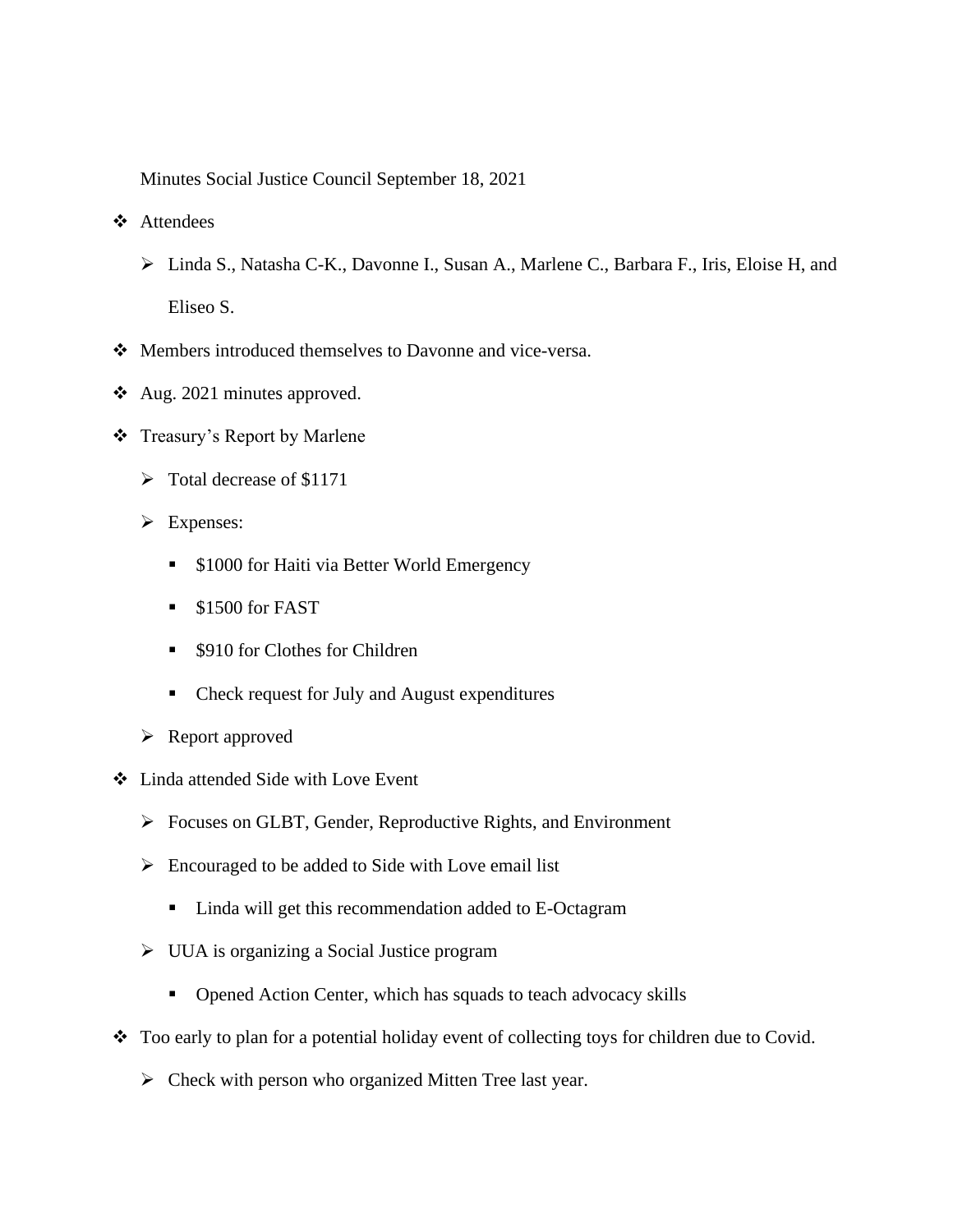- ❖ Reverend Roberta wants to do a service for Guest at Your Table, facilitated by UUSC.
	- ➢ Will count as January's outreach event, and occur on MLK Day
	- $\triangleright$  Marlene and Barbara will be contacts.
- ❖ Reproductive Rights
	- $\triangleright$  Oct. 2 nationwide march or actions
		- **Tarpon Springs sign waving in front of Representative Sprawl's office at 10AM** 
			- Carpool included in E-Octagram
		- March in St. Pete at 4PM in Benoyed Park.
- ❖ During Wednesday's board meeting, Eloise will bring up having email sent to members and pledging members about urgent action issues.
- ❖ October meeting will be moved to Oct. 30, as voted by the members, due to Linda's absence on the original date of Oct. 16.
- ❖ Committee Reports
	- ➢ No Migrant Justice Report
	- ➢ Racial Justice
		- **•** Presentation and question-and-answer portion organized by Bruce Pollack-Johnson to kick-off 8th Principle on Oct. 3 from 1PM-3PM.
		- $\bullet$  Oct. 31: 8<sup>th</sup> Principle Task Force will lead service.
	- ➢ Refugee Task Force
		- Barbara sent a letter to Board of Trustees about adopting Afghani family, and it was approved unanimously.
			- Refugees are being placed elsewhere in the country and within Florida. Many also have existing support systems.